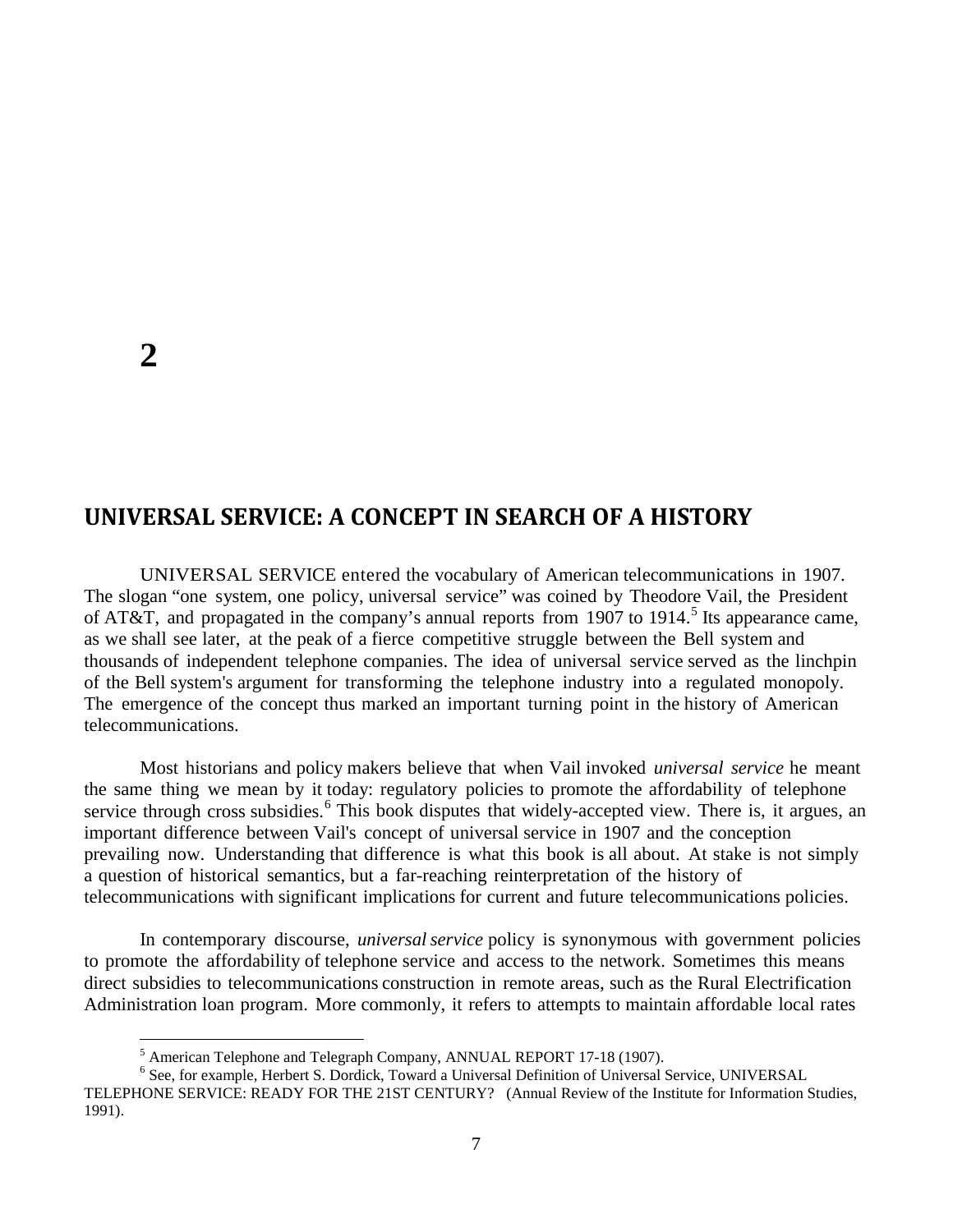by means of rate averaging and cross-subsidies within the nation's telecommunications system. This might mean, for example, imposing higher charges on long-distance users in order to reduce charges for basic local telephone service for households. Or it might mean charging the same rates for a long-distance call between two small, remote towns in Montana as for calls between Philadelphia and New York, when in fact economies of scale make calls between the latter two high-traffic centers far less expensive than the former. Whatever the mechanism, pushing telephone penetration towards 100 percent is seen as a policy goal of sufficient importance to justify various forms of public intervention in the industry. Underlying all these policies is the assumption that without active government intervention, access to telecommunications would be well below the socially optimal level.

*Universalservice* in that respect is an expression of liberal egalitarianism, like universal schooling, literacy, or voting rights. More than just a telephone in every home, it implies that a ubiquitous communications infrastructure can contribute to national unity and equality of opportunity. In debates over the emergence of competition in the telephone industry during the 1970s, 1980s, and 1990s, the concept has become a pillar of the developed world's postal, telephone, and telegraph monopolies.<sup>[7](#page-1-0)</sup> Telephone companies and regulators warned that universal service could not have been achieved without the regulated monopoly structure, and that competitive market forces had to be thwarted or tempered lest those goals be undermined. More recently, advocates of a new "information superhighway" have also drawn upon the concept to promote broadened access to new technologies.

This is the *modern* construction of universal service policy – the definition that has prevailed from about 1975 to the present time. This construction, and particularly its link with the regulated monopoly regime, draws its legitimacy and support from (questionable) interpretations of history. The all-encompassing network is perceived as an historical achievement of public regulation and a monopoly structure. Indeed, the modern idea of universal service comes with a full-blown version of its own historical origins. According to the conventional wisdom, universal telephone service was a public policy mandated by the 1934 Communications Act, and consciously brought into being by regulators acting in conjunction with telephone monopolies. A typical statement of this view appeared recently in an industry trade journal. "Telecommunications public policy crystallized in America with the Communications Act of 1934. Its goal was clear: the provision of universal service to every citizen in the country… Telephones at the time were viewed as a 'social necessity' that should be provided to all."[8](#page-1-1) The crowning achievement of this system, so the story goes, was the 92 percent household penetration ratio of the telephone just prior to the AT&T divestiture.

The authors of that claim are not historians and offer no evidence for their claim. But that is precisely my point: the viewpoint they express is so common and so widely accepted that it is assumed to need no substantiation. In making such a statement the authors are merely reiterating something that most business people, academics, and regulators involved in the telephone industry take as a truism. There are minor variations on the theme. The telephone companies, particularly those associated with AT&T, emphasize Vail's formulation of the idea and the telephone industry's contribution to its realization. In their view, the Communications Act simply ratified the far-sighted

<span id="page-1-1"></span><span id="page-1-0"></span> <sup>7</sup> Nicholas Garnham, Universal Service in Western European Telecommunications. *European Telecommunications* 

<sup>&</sup>lt;sup>8</sup> Barbara J. Farrah and Mike Maxwell, Building the American Infostructure, *Telephony* 45 (Apr. 20, 1992).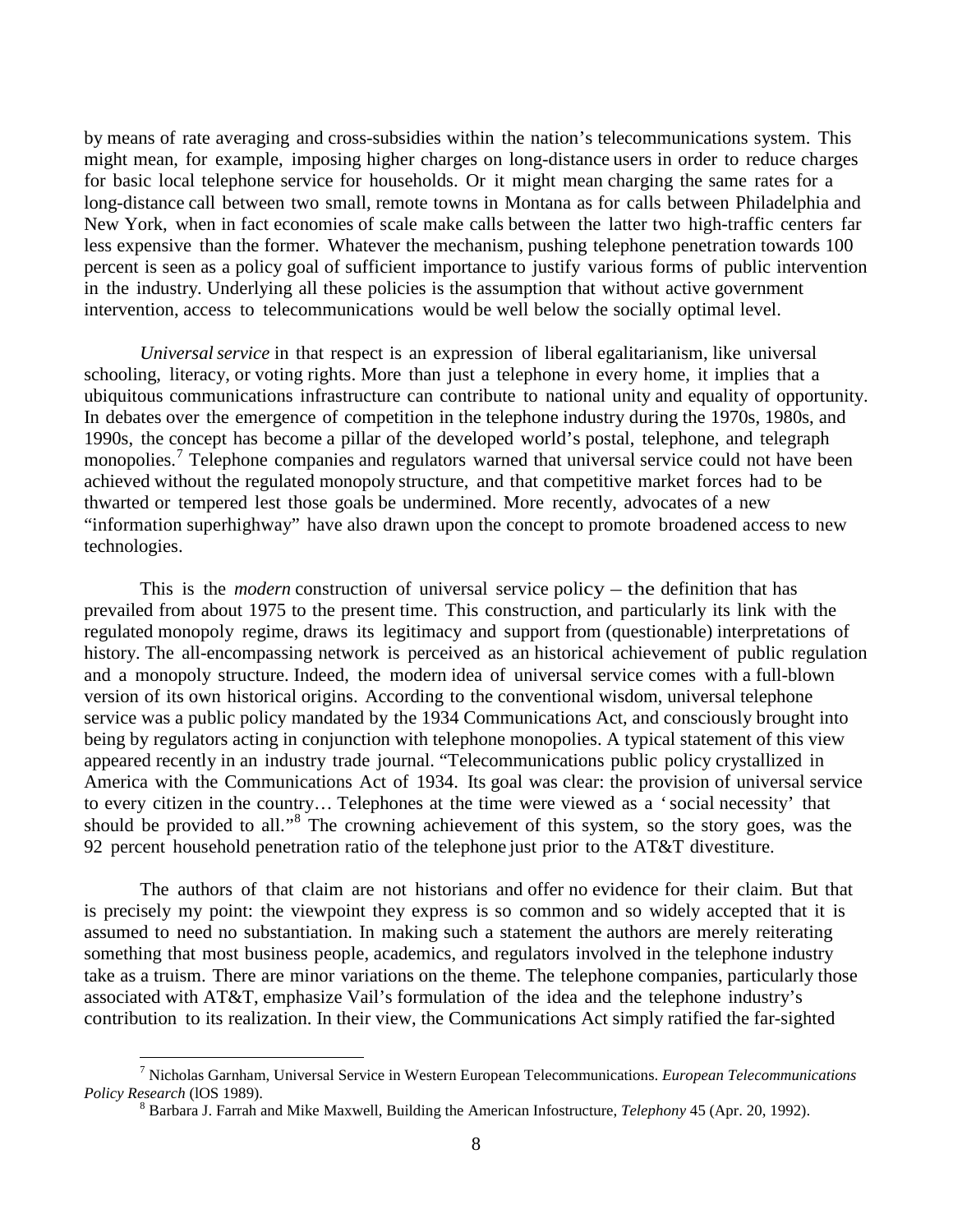vision of a corporate statesman. Academic scholars generally follow in this vein. A recent book on the subject, for example, hails the 1934 Act as the codification of Theodore Vail's vision of universal service<sup>[9](#page-2-0)</sup> and highlights the role of redistributive rate regulation in promoting broader penetration.<sup>[10](#page-2-1)</sup> In short, the modern definition of universal service is based on a holy Trinity comprised of the Communications Act, regulated monopolies, and rate subsidies.

But it is surprisingly easy to refute those historical claims. The words 'universal service' never appeared in the 1934 Communications Act. In preparing the law, Congress filled thousands of pages of the Congressional Record with research and documents about communications companies, but one will search that record in vain for the words 'universal service,' or for any evidence of a policy corresponding to the one described above. No mechanism for subsidizing telephone service was created or authorized in the legislation. Indeed, federal regulation could not have had much impact on the universality of telephone service in the 1930s or 1940s, or even the 1950s. The Communications Act and the FCC had jurisdiction over interstate telecommunications only, and in 1934 less than 2 percent of all telephone traffic crossed state lines.<sup>[11](#page-2-2)</sup> The 1934 Act thus affected only a tiny portion of the overall telephone marketplace. Most of the regulatory action was at the state level and thus was in the hands of state commissions.

If one bothers to examine the text of the 1934 Act, one finds that it is little more than a piece of legislative consolidation. Its stated purpose was to put federal authority over communications into one specialized agency. In order to implement this goal its drafters took parts of the Interstate Commerce Act authorizing the Interstate Commerce Commission to regulate interstate telephone service (passed in 1910) and combined them with the 1926 Radio Act, which created a Federal Radio Commission to regulate broadcasting. The result was a consolidated Communications Act and a single regulatory agency, the Federal Communications Commission. The bill's House sponsor, Speaker Sam Rayburn, explicitly stated that the Act *did not change existing law.* [12](#page-2-3)

That brings us back to the point at which this chapter began. If the universal service concept originated not in the Communications Act of 1934 but in the Bell-independent competition of the early 1900s, why did a debate about universality emerge at that time? And if, as I have asserted, Theodore Vail and his contemporaries did not mean by universal service what we mean today, what *did* they mean? As usual, the historical reality is more interesting than the myth. The universality of telephone communications became an issue in the early 1900s because the local telephone exchanges of the Bell system and the independents were not connected to each other. Competition took the form of two separate telephone systems in the same city or town vying with each other for subscribers and for connections to other localities. Subscribers who joined one system could not call the subscribers of the other –unless, as happened about 13 percent of the time, the user subscribed to both systems. Duplicate subscribers (mostly businesses) literally had two separate telephone instruments, Bell and Independent,

<span id="page-2-1"></span><span id="page-2-0"></span><sup>&</sup>lt;sup>9</sup> Herbert S. Dordick, supra note 6.<br><sup>10</sup> "The goal of having a universal telecommunications service has historically been to keep charges low enough that all but the poorest Americans could afford to make and receive telephone calls..." R. Entman, Introduction, *Universal Telephone Service: Ready for the 21<sup>st</sup> Century*? (Annual Review of the Institute for Information Studi

<span id="page-2-3"></span><span id="page-2-2"></span><sup>&</sup>lt;sup>11</sup> Smith et al v. Illinois Bell 282 U.S. 133 (1930).<br><sup>12</sup> "...the bill as a whole does not change existing law, not only with reference to radio but with reference to telegraph, telephone, and cable, except in the transfer of jurisdiction [from the ICC to the new FCC] and such minor amendments as to make that transfer effective." 78 Congressional Record, 73rd Congress, 2nd Session, 10313 (1934).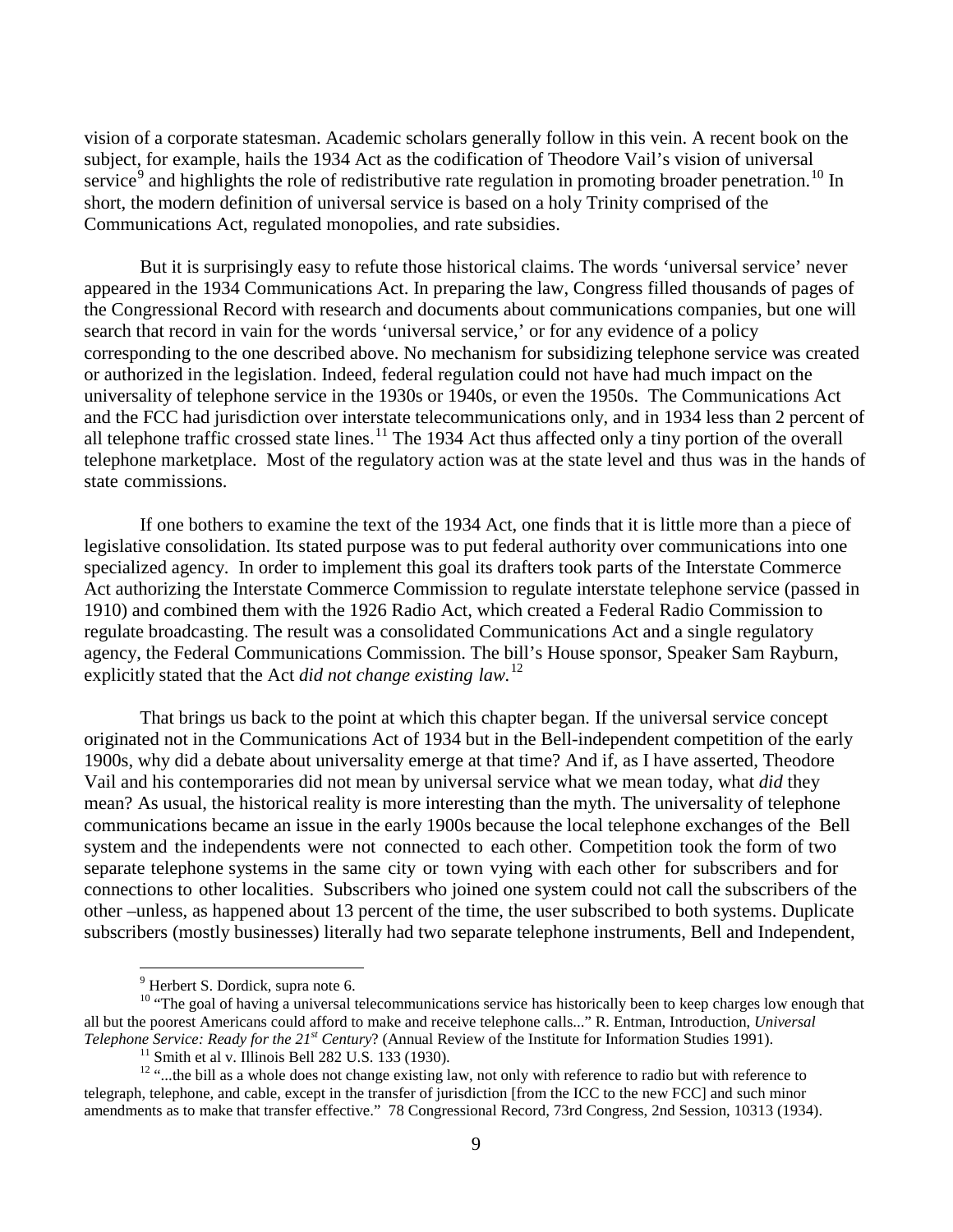on their desks or walls. Even when there was only one exchange in a community, dual service divided subscribers. A Bell exchange could not make connections with the subscribers of competing independent exchanges in other cities, and vice-versa. In effect, telephone users confronted the same kind of barriers to communication as IBM compatible and Macintosh computer users of the 1980s and 1990s. The incompatibility, however, was usually due more to the companies' refusal to deal with each other than to technological incompatibility.<sup>[13](#page-3-0)</sup>

"Dual service" was the contemporary name for competing, non-interconnected telephone exchanges in the same community. Dual service diverges so radically from our current experience with a universally interconnected telephone system that it is hard to appreciate just how widespread and longlived the phenomenon was. It existed in some form for thirty years, from 1894 to 1924. From 1900 to 1915, at least 45 percent of the U.S. cities with populations over 5,000 had competing, unconnected telephone exchanges. During the peak of the independent movement's strength, between 1902 and 1910, this percentage remained over 55 percent. Some of the nation's largest cities had dual telephone systems for more than fifteen years: Cleveland, Buffalo, Minneapolis-St. Paul, St. Louis, Los Angeles, and Philadelphia.

The term universal service emerged from within this environment. It was put forward by the Bell system as the policy alternative to dual service. Universal service meant consolidating the competing telephone exchanges into a local monopoly so that all telephone users could be interconnected. It did not mean a telephone in every home, or government policies to subsidize telephone penetration or affordability. (That argument, which is vehemently disputed by historians whose work has been supported by the Bell system, is documented at length in chapter 8, and also in chapters 9 and 11.) After 1907, the Bell-independent business rivalry was transformed into a political and ideological struggle between two opposing principles of industry organization: dual service vs. universal service. Vail and other Bell spokesmen challenged the fragmentation and duplicate subscriptions caused by the presence of competing telephone exchanges. Independents defended it as a small price to pay for the price restraints, service improvement, and innovation promoted by competition. It is impossible to understand the historical meaning of the term *universal service* without grounding it in the context of dual service competition. One goal of the book is to reconstruct that original meaning and explore its implications for our understanding of telephone history and policy.

There is another reason why the universality of telephone service was implicated in the competitive struggle between Bell and the independents. It was true that dual service competition restricted universality by fragmenting telephone users. But, paradoxically, such competition also *rewarded* the pursuit of universality by the telephone companies themselves in a way that regulation and monopoly have never been able to do. A telephone system with more people on it is *ceteris paribus* more valuable than one with fewer subscribers.<sup>[14](#page-3-1)</sup> Competing systems which are not connected to each other gain a competitive advantage over their rivals as they extend service to more users and locations. This dynamic was the driving force behind the Bell-independent rivalry of the early 1900s. Dual service propelled both systems into a race to wire all parts of the country and attract as many subscribers as

<span id="page-3-0"></span> $13$  Technological differences did play a role, however, as independents often used automatic switching during these years whereas the Bell system was still relying on manual switching.

<span id="page-3-1"></span> $14$  This is known as the "network externality" in economics. A more formal analysis of its properties and its implications for early telephone competition is conducted in chapter 3.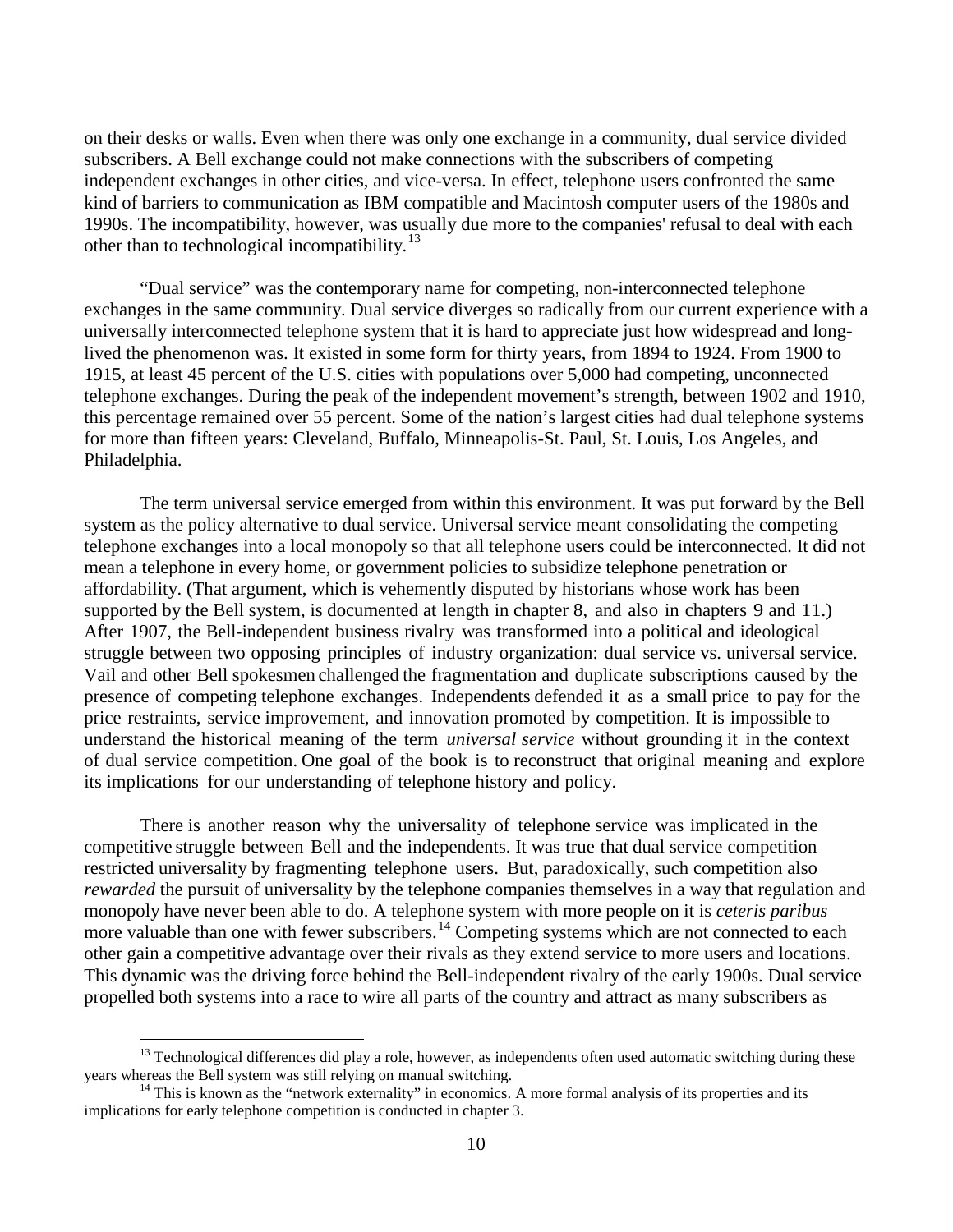rapidly as possible. Penetration and geographic coverage in the United States, particularly in rural areas, made the most rapid gains in that period. The other goal of the book is to construct a systematic argument that dual service competition did more to promote the universality of the telephone than the later policies and practices of regulated monopoly. Together, the two arguments challenge orthodox views of telephone industry history. The reconstruction has both historiographical and policy import.

Perhaps most importantly, recasting that period of telephone history leads to a fundamental reinterpretation of why the telephone system became a monopoly. Odd as it may seem, after three anti-trust cases and scores of journal articles, the monopolistic character of telephone service is still a subject of intense historical and theoretical controversy. Traditionally, economists explained the structure of the telephone industry as the most efficient form of organization due to the presumed existence of supply-side economies of scale and scope. This explanation is grounded in the theory of natural monopoly. Many historians and economists have rejected the natural monopoly explanation, however, insisting that monopoly resulted from abusive and predatory actions of the Bell System. Whether monopoly was a product of "natural" economic forces or market manipulation is a matter of some consequence in a country governed by antitrust laws, and until now these two positions have defined the spectrum of opinion on the subject.

This book rejects both views. A different explanation, which might be called the *universal service theory of monopoly,* is advanced. That theory portrays telephone monopoly as a product of a conscious, publicly mediated policy decision to "unify the service;" i.e., to eliminate the user fragmentation created by dual service. In chapter 3, I characterize that outcome in economic-theoretic terms as an attempt to realize *demand-side economies of scope.* That represents a new theoretical position, in that it shifts the explanation for the efficiency of monopoly from the supply side to the demand side and from economies of scale to economies of scope. It is also a distinct historical position in that it stresses that the elimination of dual service was the product of a political consensus rather than a unilateral product of the Bell system. (The existence of a policy consensus, however, does not necessarily mean that the right decision was made, nor does it mean that there was no cleavage between losers and winners. In chapter 11, I explore the political dimension of this choice by examining in detail the consolidation of competing telephone exchanges in several major urban centers after 1915.)

Another historical issue revisited by this text is the role of interconnection (and the absence of interconnection) in the development of the American telecommunications infrastructure. This is a badly neglected and often misinterpreted topic in the historical literature. The most influential account of the competitive period, the *Telephone Investigation* of the Federal Communications Commission (1939), devotes only a few dismissive sentences to dual service competition.<sup>[15](#page-4-0)</sup> Its incomplete and inaccurate treatment of the subject has misled two generations of historians. Lipartito (1989), Langdale (1978), Fischer (1987, 1993), and other historians with access to primary sources mention it, but fail to draw the crucial linkages between the lack of interconnection, the pursuit of universality by the competing telephone companies, and the demand for complete interconnection as the rationale for the choice of regulated monopoly as the institutional form for the telephone. Since dual service has not been taken seriously by historians, data about its nature and extent has not been systematically collected. Previous

<span id="page-4-0"></span><sup>&</sup>lt;sup>15</sup> Duplication of telephone exchange service is dismissed by the FCC Report as "wasteful from the viewpoint of investment and burdensome to the subscriber." Federal Communications Commission, *Investigation of the Telephone Industry*, 133 (GPO 1939).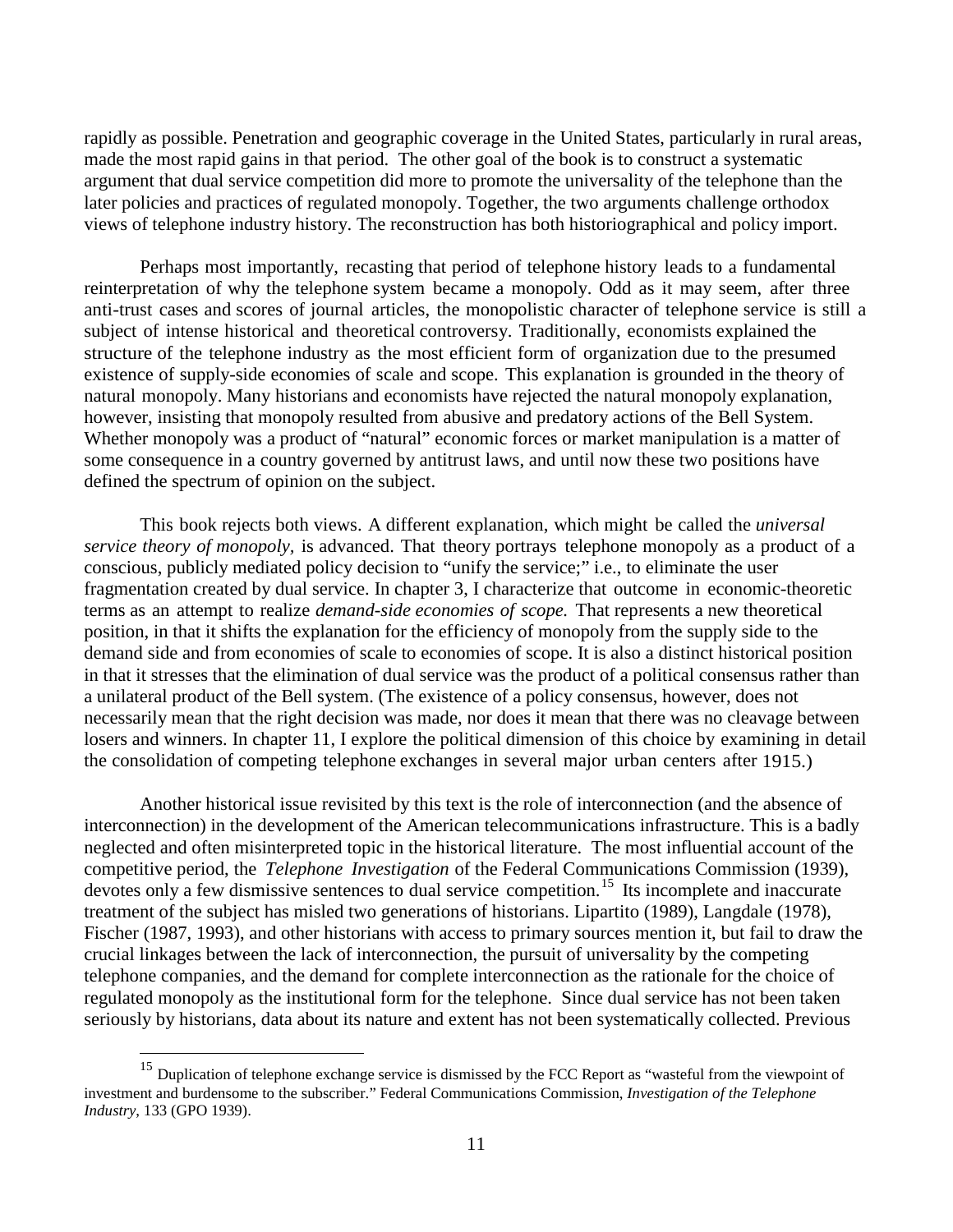studies have never adequately quantified the phenomenon. Aside from that, the existence of fragmented telephone service raises a number of intriguing historical questions. To what extent did the division of subscribers into two systems correspond to other social divisions, such as social class or ethnic groups? How frequently were users unable to reach desired parties due to competitive fragmentation? Which user groups perceived subscriber fragmentation as the most serious inconvenience? To what extent did the availability of long-distance connections affect the choice of a local subscription? How many and what type of users took out duplicate subscriptions? This book explores these economic and communicative features of dual service in detail.

When the phenomenon of non-interconnection is not simply overlooked, it is often misrepresented. Policy analysts and economists who have written about the early competitive period generally treat the lack of interconnection as an anti-competitive abuse. The interpretation that has generally arisen from those works is that it was Bell's refusal to interconnect with the independents which ultimately defeated them. The truth, as subsequent chapters will show, is very different. Until 1910, the independents were as uninterested in interconnecting with Bell as vice-versa. Further, Bell's refusal to interconnect utterly failed to stop the independents from proliferating throughout the country. Conversely, Bell's decisions from 1901 to 1908 to aggressively *interconnect* its toll lines to noncompeting independent exchanges was a damaging blow to dual service and the most powerful method of promoting its concept of universal service. Furthermore, the Kingsbury Commitment of 1913, which is almost unanimously represented by historians as the "end" of the dual service era and mistakenly counted as the beginning of universal interconnection, has been completely misinterpreted.

If revisiting the dual service era leads to substantial revisions in the way we understand and periodize telephone history, it also has important implications for current and future telecommunications policies. The policy relevance of history is often neglected by decision makers in business and government. Their attention consumed by an uncertain future and a complex, demanding present, they tend to assume that historical analysis can contribute little to their understanding. But upon reflection it is apparent that conceptions of the telecommunications industry's past can and do play a decisive role in policy thinking. The origins myth linking the Communications Act and universal service policy did not come about for nothing. In chapter 13, I show how and why this myth was created in the 1970s, when AT&T was beset by new competition once again. Likewise, current conceptions about the competitive consequences of interconnection and the need for "equal access" are derived mainly from interpretations of telephone and telegraph history. Telephone history has policy implications, which is why it so often has been, and will probably always remain, a contested area. The real issue is whether decision makers will be guided by accurate history or inaccurate history.

This book attempts to reframe the ongoing debate about universal service. If the standard historical assumptions about regulated monopoly's role in the creation of universal service are true, then developing countries and other nations considering competition and liberalization must control and limit competitive forces to preserve universal access. If, on the other hand, dual service competition played a critical role in the development of a ubiquitous telephone infrastructure, and that experience accounts for the tremendous U.S. lead in the extension of telecommunications service, then very different policy conclusions can be drawn.